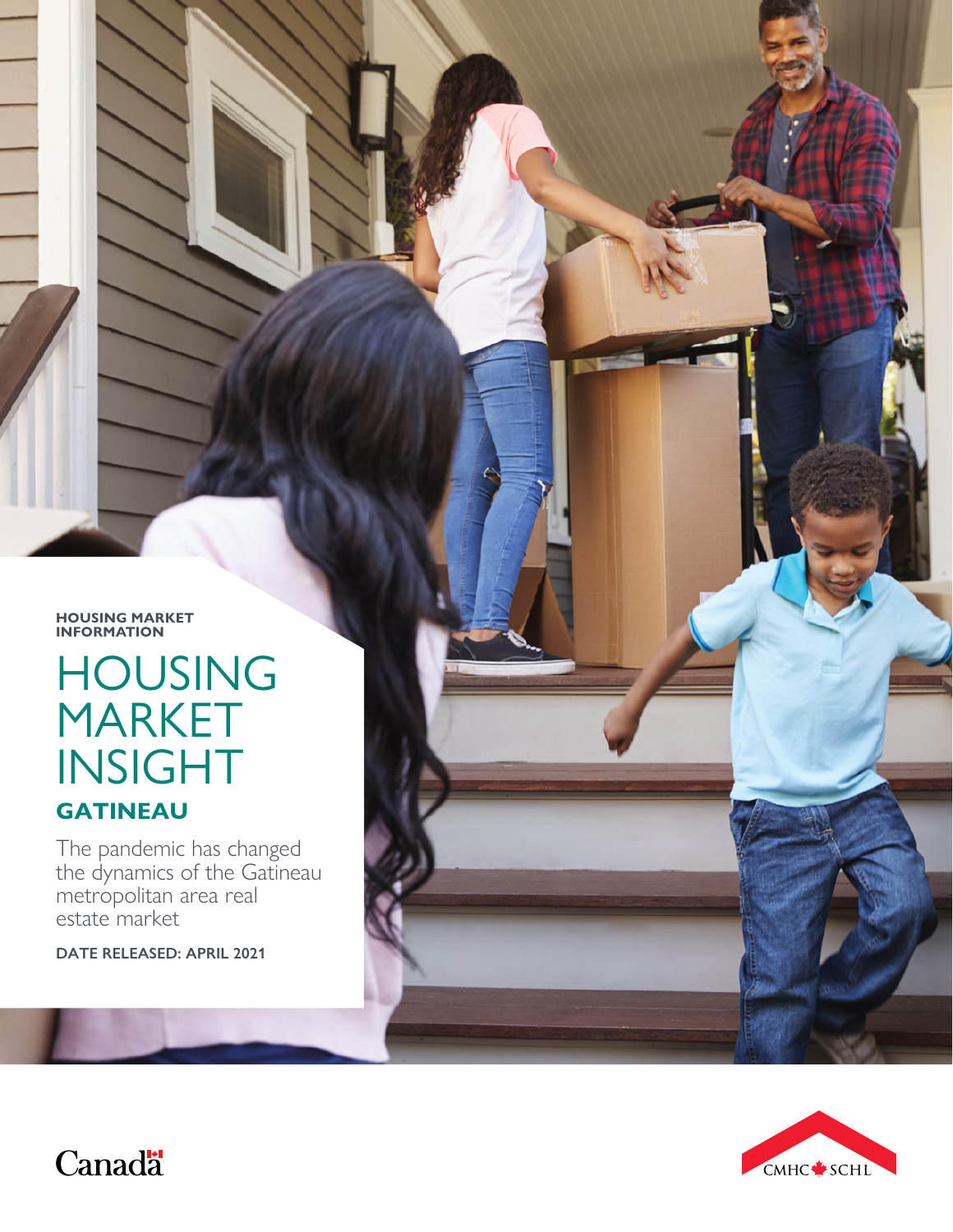## <span id="page-1-0"></span>**Table of Contents**

- **3** [Highlights](#page-2-0)
- **3** [Introduction](#page-2-0)
- **4** [Higher number of buyers from](#page-3-0)  [the Ottawa metropolitan area](#page-3-0)
- **5** Ottawa households attracted [by a more affordable market](#page-4-0)
- **6** [Conclusion](#page-5-0)



**Lukas Jasmin-Tucci Economist**

"In the Gatineau area, the number of buyers of single-family homes from the Ottawa area was higher than before, possibly because they were attracted by a more affordable market in these uncertain times."

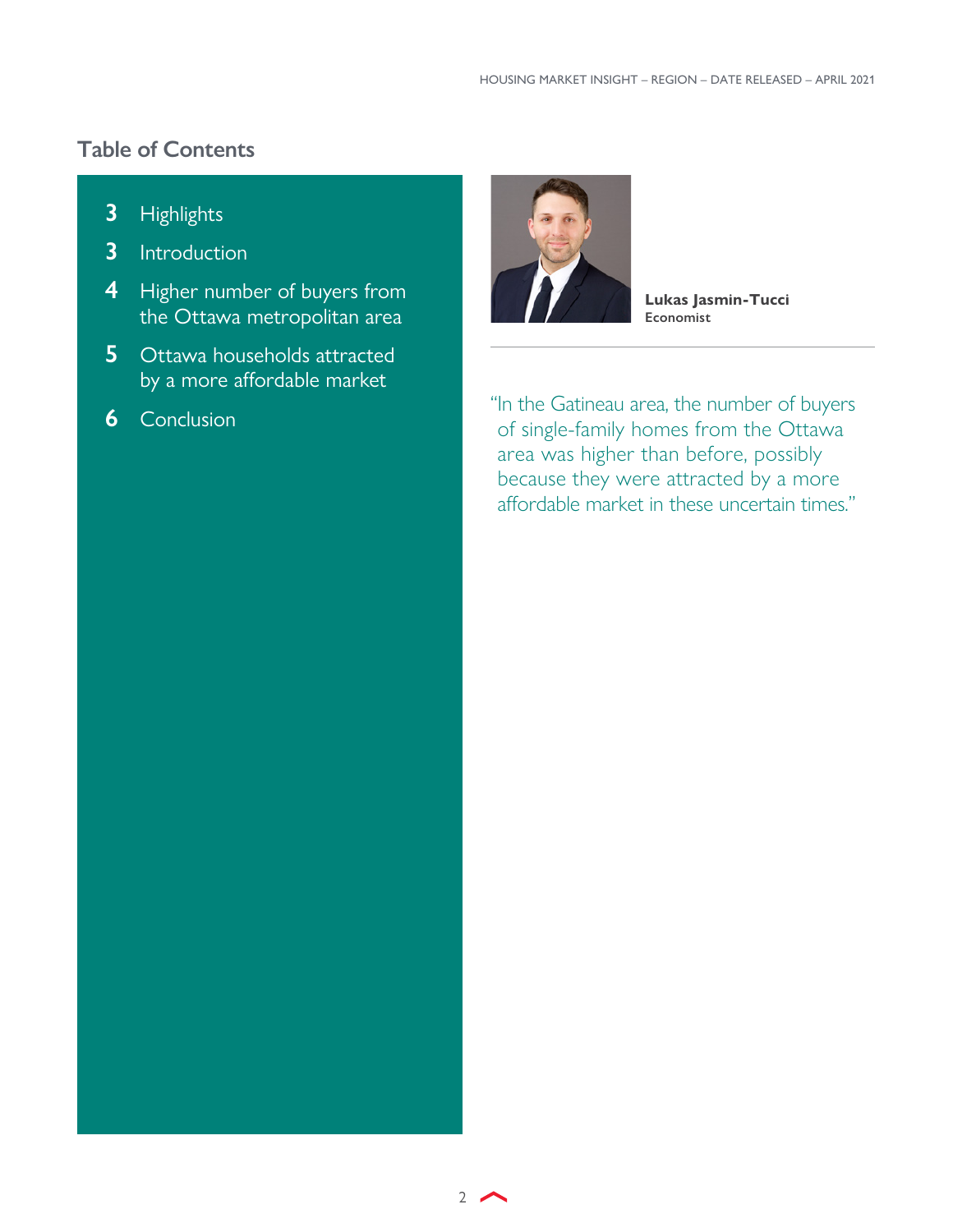## <span id="page-2-0"></span>**The pandemic has changed the dynamics of the Gatineau metropolitan area real estate market**

### **Highlights**

- Despite the COVID-19 pandemic, single-family home purchases in the Gatineau metropolitan area increased in 2020. Land register data enable us to measure changes in the dynamics of the real estate market.
- Moves from the city of Gatineau to the outskirts of the CMA accelerated. There was an increase in the proportion of buyers of single-family homes who left the city of Gatineau to settle elsewhere in the CMA.
- Demand from Ottawa households was higher than before. In 2020, the purchase of single-family homes by Ottawa households doubled in the Gatineau metropolitan area, possibly as a result of the appeal of a more affordable market in these uncertain economic times.

#### **Introduction**

Despite the COVID-19 pandemic, there was an increase in single-family home purchases in the Gatineau metropolitan area<sup>1</sup> in 2020. Data from the Quebec Professional Association of Real Estate Brokers (QPAREB) show an 11% increase in single-family home sales, the strongest growth in five years (13% in 2016). The pandemic may have led to changes in homebuyers in the Gatineau metropolitan area and around that were significant enough to have an impact on the dynamics of the real estate market.

We are using land register data $2$  on transactions to better understand this growth in a context where a drop in purchases was expected. These data allow us to determine the origin of single-family home buyers in the Gatineau metropolitan

area and around the census metropolitan area (CMA). We can therefore create a summary profile of buyers in order to understand the dynamics of demand in the area from 2015 to 2020. Where do Gatineau metropolitan area homebuyers come from? In which areas of the CMA are these homes being purchased? What is the movement of buyers within the CMA? The new data allowed us to answer these questions and highlighted several changes in 2020.

### **In 2020, increase in the proportion of households from the city that purchased single-family homes in the outlying areas**

In the five years prior to the pandemic, the proportion of single-family home buyers from the city of Gatineau who moved elsewhere in the CMA (in the outlying areas<sup>3</sup>) was 9% to 10%. In 2020, this proportion increased to 12% (see table 1). The number of buyers from the city who purchased a home on the outskirts of the city (but still within the CMA) increased by about 40% in 2020 (see table 2). These households from the city of Gatineau who purchased homes in the outlying areas came mainly from the Gatineau sectors, followed by Aylmer. Outlying municipalities that recorded the largest increases in buyers from the city were Val-des-Monts (40%), Cantley (40%), Pontiac (144%) and Thurso (76%). The number of buyers from the city who moved even further away was low, but it too increased in 2020. Indeed, the percentage of single-family home buyers from the city who moved to a municipality outside the CMA, but still adjacent to it, rose from about 2% to 3%.

<sup>1</sup> Quebec portion of the Ottawa-Gatineau CMA.

<sup>&</sup>lt;sup>2</sup> Source: JLR, an Equifax company.

<sup>3</sup> Sectors of the city of Gatineau (within CMA): Aylmer, Hull, Gatineau, Masson-Angers, Buckingham. Outlying municipalities (outskirts within CMA): Val-des-Monts, Cantley, La Pêche, Chelsea, Pontiac, L'Ange-Gardien, Denholm, Bowman, Val-des-Bois, Notre-Dame-de-la-Salette, Mayo, Lochaber-Partie-Ouest, Thurso, Lochaber. Adjacent municipalities (outside the CMA): Bristol, Thorne, Otter Lake, Alleyn-et-Cawood, Low, Lac-Sainte-Marie, Notre-Dame-Du-Laus, Duhamel, Montpellier, Mulgrave-et-Derry, Saint-Sixte, Sainte-André-Avellin, Plaisance.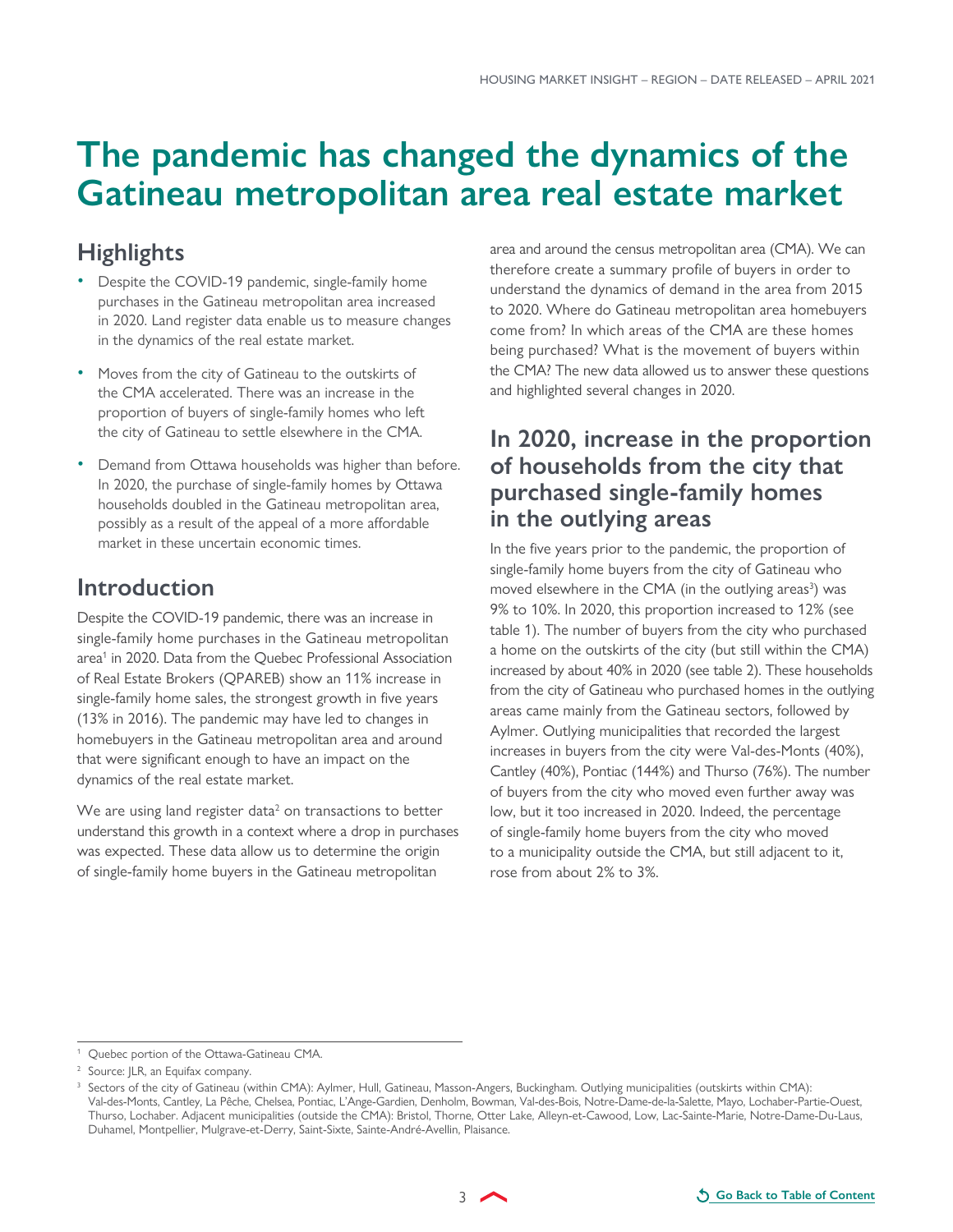| <b>Destination</b>                                  | 2015 | 2016 | 2017   | 2018 | 2019 | 2020 | Increase in 2020<br>(percentage<br>points) |
|-----------------------------------------------------|------|------|--------|------|------|------|--------------------------------------------|
| Elsewhere in the city                               | 88%  | 88%  | 89%    | 89%  | 89%  | 85%  | -4                                         |
| To the outskirts of the<br>city (within the CMA)    | 10%  | 10%  | $10\%$ | 9%   | 9%   | 12%  |                                            |
| <b>Outside the CMA</b><br>(adjacent municipalities) | 2%   | 2%   | 2%     | 2%   | 2%   | 3%   |                                            |
| Total                                               | 100% | 100% | 100%   | 100% | 100% | 100% | $\overline{\phantom{a}}$                   |

#### <span id="page-3-0"></span>**Table 1: Percentage of buyers of single-family homes from the city of Gatineau who moved**

Source: JLR, an Equifax company

#### **Table 2: Number of buyers of single-family homes from the city of Gatineau who moved**

| <b>Destination</b>                                  | 2015  | 2016  | 2017  | 2018  | 2019  | 2020  | Increase in 2020 |
|-----------------------------------------------------|-------|-------|-------|-------|-------|-------|------------------|
| Elsewhere in the city                               | 2.700 | 2.920 | 2.960 | 2.980 | 3.360 | 3.515 | 5%               |
| To the outskirts of the<br>city (within the CMA)    | 310   | 340   | 320   | 310   | 340   | 485   | 43%              |
| <b>Outside the CMA</b><br>(adjacent municipalities) | 60    | 60    | 60    | 60    | 65    | 115   | 77%              |
| Total                                               | 3.070 | 3.320 | 3.340 | 3.350 | 3.765 | 4.115 | 9%               |

Note: Estimates. Figures have been rounded off. Source: JLR, an Equifax company

This change in demand could also be seen in households already on the outskirts of the city. Whereas previously, an average of 3% of single-family home buyers from the outskirts moved to a municipality adjacent to the CMA, this proportion increased to 4.5% in 2020.

During the pandemic, the search for larger living spaces may have prompted some households to purchase homes further away from densely populated centres. Another potential factor, the opportunity to work from home for some households (and confidence that the new situation would persist after the pandemic), may have reduced the need to commute to work and enabled households to settle further away from employment hubs.

If this demand for single-family homes continues, the alreadylow inventory of new and unsold homes could decline further and encourage builders to start more units. However, the desire for densification in the city of Gatineau reduces the potential for new construction of this type of housing, which could lead to growth in supply being concentrated in the outlying areas. Although the number of single-family starts has been declining for several years, this is due to less

construction in the city of Gatineau, whereas single-family starts were maintained in the outlying areas. In fact, the fourth quarter of 2020 saw a peak in single-family starts for the outlying areas of the city of Gatineau, particularly in the municipality of Chelsea.

## **Higher number of buyers from the Ottawa metropolitan area**

The acceleration in moves to the Outlying areas of the CMA was not the only change observed during the pandemic. Some of the dynamics regarding the origin of single-family buyers also became more pronounced in 2020. Households that come from outside the Gatineau metropolitan area to settle there are mainly from the Ottawa metropolitan area.<sup>4</sup> Typically, three times as many of them purchase single-family homes in the area compared to households from the Montréal CMA, which corresponds to an average of close to 300 buyers from Ottawa versus fewer than 100 from Montréal. In 2020, this ratio increased to 5:1—close to 700 buyers from Ottawa compared to about 130 from Montréal.

<sup>4</sup> Ontario portion of the Ottawa-Gatineau CMA.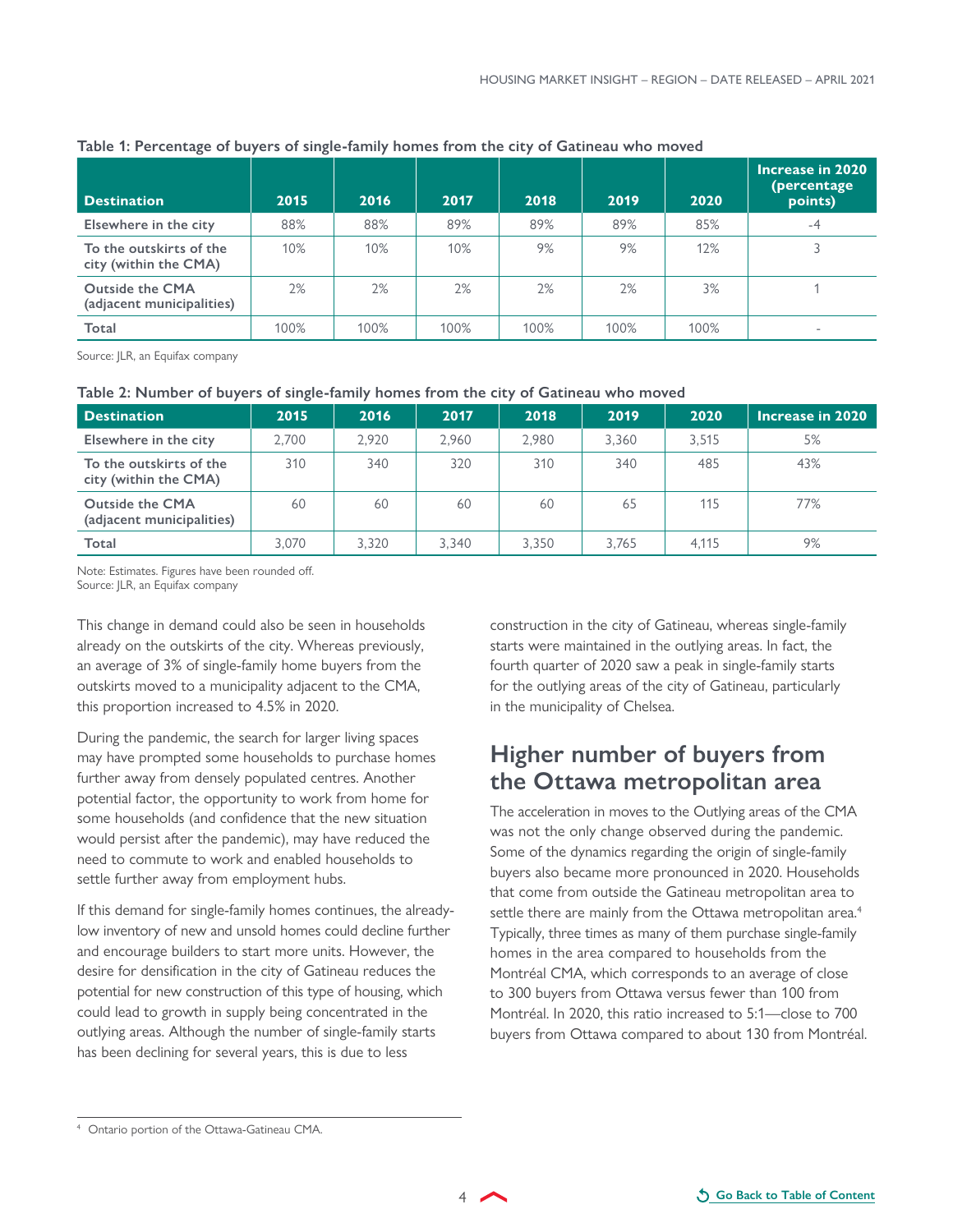<span id="page-4-0"></span>This change suggests that Ottawa households are increasingly attracted to Gatineau, which is supported by migration data. For 2019–2020,<sup>5</sup> the number of people who left another province in Canada to settle in the Gatineau metropolitan area increased by 19%<sup>6</sup> (see figure 1). Typically, for the Gatineau metropolitan area, more than half of these interprovincial migrants come from the Ottawa metropolitan area.7 As a result, Ottawa households now account for a much larger share of Gatineau's housing demand, and their numbers are sufficient to account for the strong growth in transactions.



In 2020, households from the Ottawa metropolitan area accounted for 11% of single-family home purchases in the Gatineau metropolitan area, compared to 6% on average in the previous five years (see figure 2). In absolute numbers, single-family home purchases by Ottawa households doubled in the area from 350 to close to 700. Conversely, the share of buyers from the Gatineau metropolitan area declined from 86% to 81% over the same period. Ottawa buyers settled mainly in the Aylmer sector, and transactions there doubled in 2020.



#### **Ottawa households attracted by a more affordable market**

It is likely that Ottawa households decided to move to the Gatineau area in greater numbers than usual because they were attracted by a more affordable market in the current uncertain economic climate. While it is not new that the average price of a single-family home is higher in Ottawa than in Gatineau, the growing gap between the two may have led to the decision to purchase a home in a less expensive market. For about 10 years, from 2005 to 2015, the price of a single-family home in Ottawa remained about 45% higher than in Gatineau. Since 2019, evidence of price acceleration in the Ottawa market led to more rapid growth than in Gatineau, pushing the difference to 66%. This price growth is due to very tight market conditions, with increased overheating adding to the pressure on prices. There is price acceleration in Gatineau, too, but it is more recent and not as significant.

Lower prices in the Gatineau area offer more housing choices to Ottawa households than what their income<sup>8</sup> would allow them to purchase if they remained in their area of origin.

Year: July 1 to June 30.

<sup>6</sup> Source: Statistics Canada.

 $^7\,$  For 2018–2019 (most recent data available), 54% of interprovincial migration to Gatineau came from Ottawa.

<sup>&</sup>lt;sup>8</sup> All other things being equal, excluding the impact of soft costs and the change in tax regime.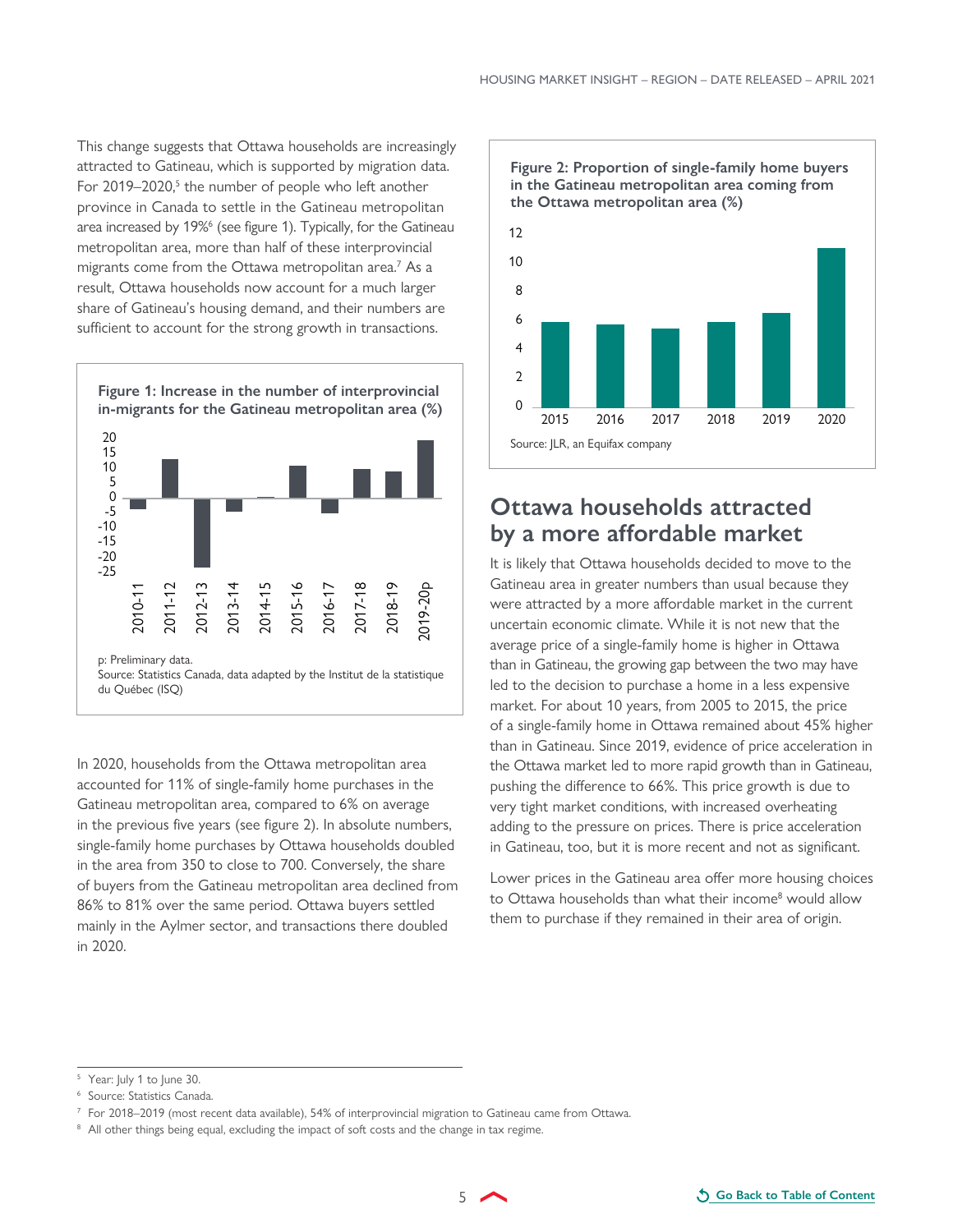<span id="page-5-0"></span>Buyers from Ottawa tend to purchase more expensive single-family homes than local buyers. Over the period under study, single-family homes purchased in the city of Gatineau by households from the Ottawa metropolitan area cost 8% more than those purchased by their Gatineau counterparts.

This additional demand for single-family homes in the higher price ranges could potentially add to the price pressure already evident in the Gatineau market. This applies not only to homeowners, but also to renters, as higher migration may have also contributed to increasing the number of potential renters in the area and maintaining upward pressure on rents.<sup>9</sup> However, it is still uncertain whether the changes observed in 2020 will persist.

## **Conclusion**

The COVID-19 pandemic has plunged Canada into a historic economic crisis, and this is the context in which a negative impact on the housing market was anticipated. However, the Gatineau metropolitan area recorded its strongest growth in single-family home sales in five years. Various factors can account for the growth in sales in 2020, including changing migratory factors. For instance, the Gatineau metropolitan area attracted a significant number of households from the Ottawa metropolitan area that settled in Gatineau during this period of economic uncertainty, without doubt attracted by the lower prices of single-family homes.

At the same time, the migration of households away from the centre, a phenomenon that existed already, gained momentum. In 2020, a larger number of households from the city of Gatineau moved out of this more densely populated area to purchase single-family homes outside the city, either in the outskirts, but still within the CMA, or in municipalities adjacent to the CMA.

It is likely that the pandemic triggered changes that accentuated existing dynamics among buyers of single-family homes in the Gatineau metropolitan area. The coming months will confirm whether these changes reflect a new trend or are a temporary reaction to the disruptions that occurred in 2020.

9 About 75% of households choose to rent upon moving to the area. Source: Statistics Canada (2016 Census).

## **Additional Resources**

**Sign Up Get the latest findings directly in your inbox**



**Stay Informed Get more housing market publications and reports**

**[BROWSE](https://www.cmhc-schl.gc.ca/en/data-and-research)**

**[cmhc.ca/housingmarketinformation](https://www.cmhc-schl.gc.ca/en/data-and-research)**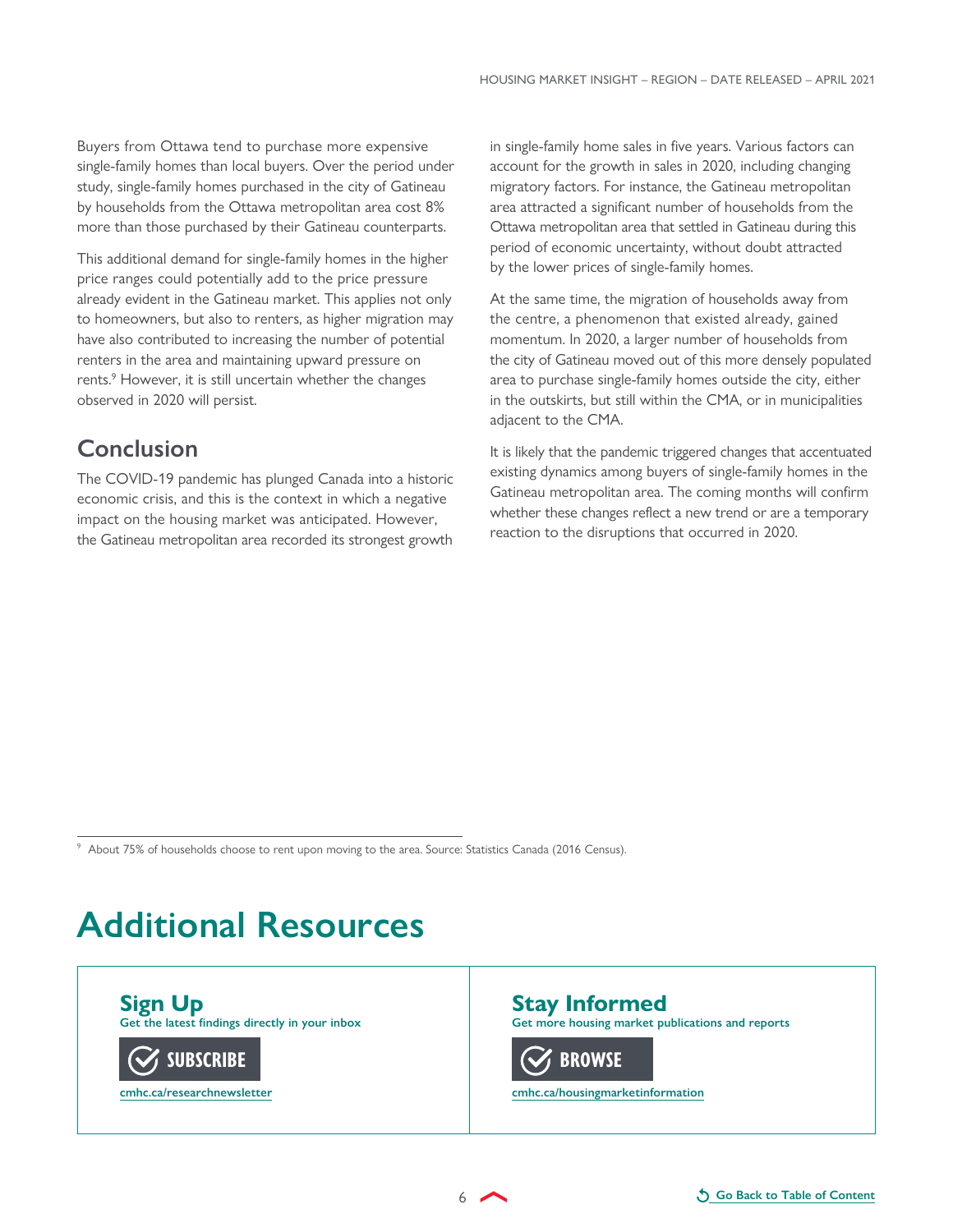#### **CMHC helps Canadians meet their housing needs**

Canada Mortgage and Housing Corporation (CMHC) has been helping Canadians meet their housing needs for more than 70 years. As Canada's authority on housing, we contribute to the stability of the housing market and financial system, provide support for Canadians in housing need, and offer unbiased housing research and advice to Canadian governments, consumers and the housing industry. Prudent risk management, strong corporate governance and transparency are cornerstones of our operations.

For more information, visit our website **[cmhc.ca](https://www.cmhc-schl.gc.ca/en)** or follow us on [Twitter,](http://www.twitter.com/CMHC_ca) [LinkedIn,](http://www.linkedin.com/company/canada-mortgage-and-housing-corporation) [Facebook](https://www.facebook.com/cmhc.schl), [Instagram](https://www.instagram.com/cmhc_schl/) and [YouTube](http://www.youtube.com/CMHCca).

You can also reach us by phone at 1-800-668-2642 or by fax at **1-800-245-9274**.

Outside Canada call **613-748-2003** or fax to **613-748-2016**.

Canada Mortgage and Housing Corporation supports the Government of Canada policy on access to information for people with disabilities. If you wish to obtain this publication in alternative formats, call **1-800-668-2642**.

©2021 Canada Mortgage and Housing Corporation. All rights reserved. CMHC grants reasonable rights of use of this publication's content solely for personal, corporate or public policy research, and educational purposes. This permission consists of the right to use the content for general reference purposes in written analyses and in the reporting of results, conclusions, and forecasts including the citation of limited amounts of supporting data extracted from this publication. Reasonable and limited rights of use are also permitted in commercial publications subject to the above criteria, and CMHC's right to request that such use be discontinued for any reason.

Any use of the publication's content must include the source of the information, including statistical data, acknowledged as follows:

Source: CMHC (or "Adapted from CMHC," if appropriate), name of product, year and date of publication issue.

Other than as outlined above, the content of the publication cannot be reproduced or transmitted to any person or, if acquired by an organization, to users outside the organization. Placing the publication, in whole or part, on a website accessible to the public or on any website accessible to persons not directly employed by the organization is not permitted. To use the content of this CMHC publication for any purpose other than the general reference purposes set out above or to request permission to reproduce large portions of, or the entire content of, this CMHC publication, please send a Copyright request to the Housing Knowledge Centre at [Housing\\_Knowledge\\_Centre@cmhc.ca](mailto:Housing_Knowledge_Centre@cmhc.ca). Please provide the following information: Publication's name, year and date of issue.

Without limiting the generality of the foregoing, no portion of the content may be translated from English or French into any other language without the prior written permission of Canada Mortgage and Housing Corporation.

The information, analyses and opinions contained in this publication are based on various sources believed to be reliable, but their accuracy cannot be guaranteed. The information, analyses and opinions shall not be taken as representations for which Canada Mortgage and Housing Corporation or any of its employees shall incur responsibility.